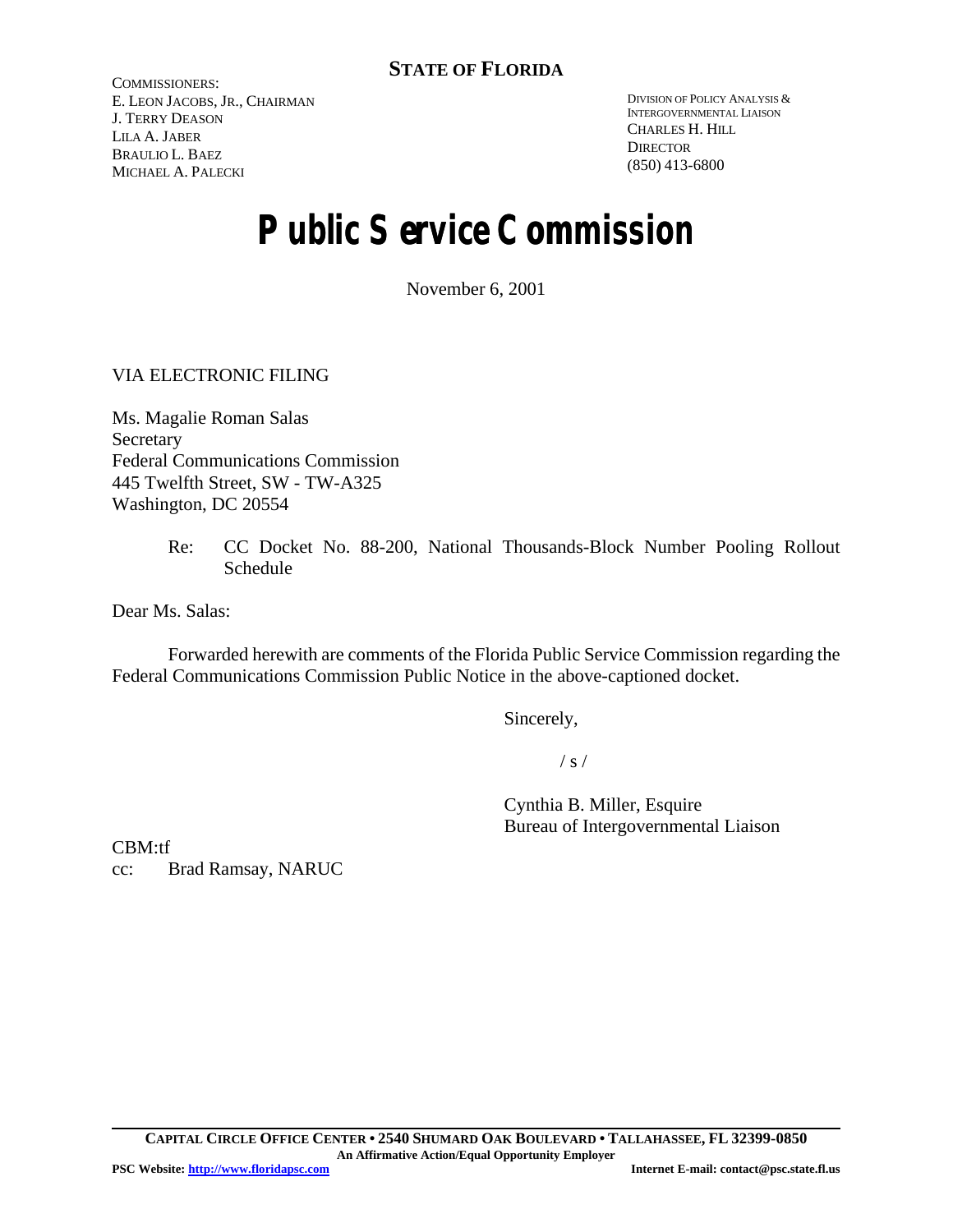## **BEFORE THE FEDERAL COMMUNICATIONS COMMISSION WASHINGTON, D.C. 20554**

| In the Matter of                                                                   |                  |
|------------------------------------------------------------------------------------|------------------|
| National Thousands-Block Number ) CC Docket No. 99-200<br>Pooling Rollout Schedule |                  |
|                                                                                    | $)$ DA $01-2419$ |

## **COMMENTS ON THE NATIONAL THOUSANDS-BLOCK NUMBER POOLING ROLLOUT SCHEDULE BY THE FLORIDA PUBLIC SERVICE COMMISSION**

#### **Introduction and General Comments**

The Florida Public Service Commission (FPSC) submits these comments in response to the Federal Communications Commission (FCC) Public Notice released on October 17, 2001 seeking comments on the National Thousands-Block Number Pooling Rollout Schedule.

The FPSC considers thousands-block number pooling an integral part of number conservation efforts being made to ensure that the numbering resources in the North American Numbering Plan (NANP) are used efficiently. The FPSC generally supports the FCC's National Thousands-Block Number pooling Rollout Schedule, and would like to submit the following comments.

**The Miami 305/786 area of the Miami-Ft. Lauderdale MSA should be included in the National Rollout Schedule.** 

#### **Background**

By Order DA-01-2419, issued October 17, 2001, the FCC issued its proposed National Rollout Schedule for Number Pooling for the first eight quarters. The rollout schedule for national thousands-block number pooling is divided into three-month segments, or quarters.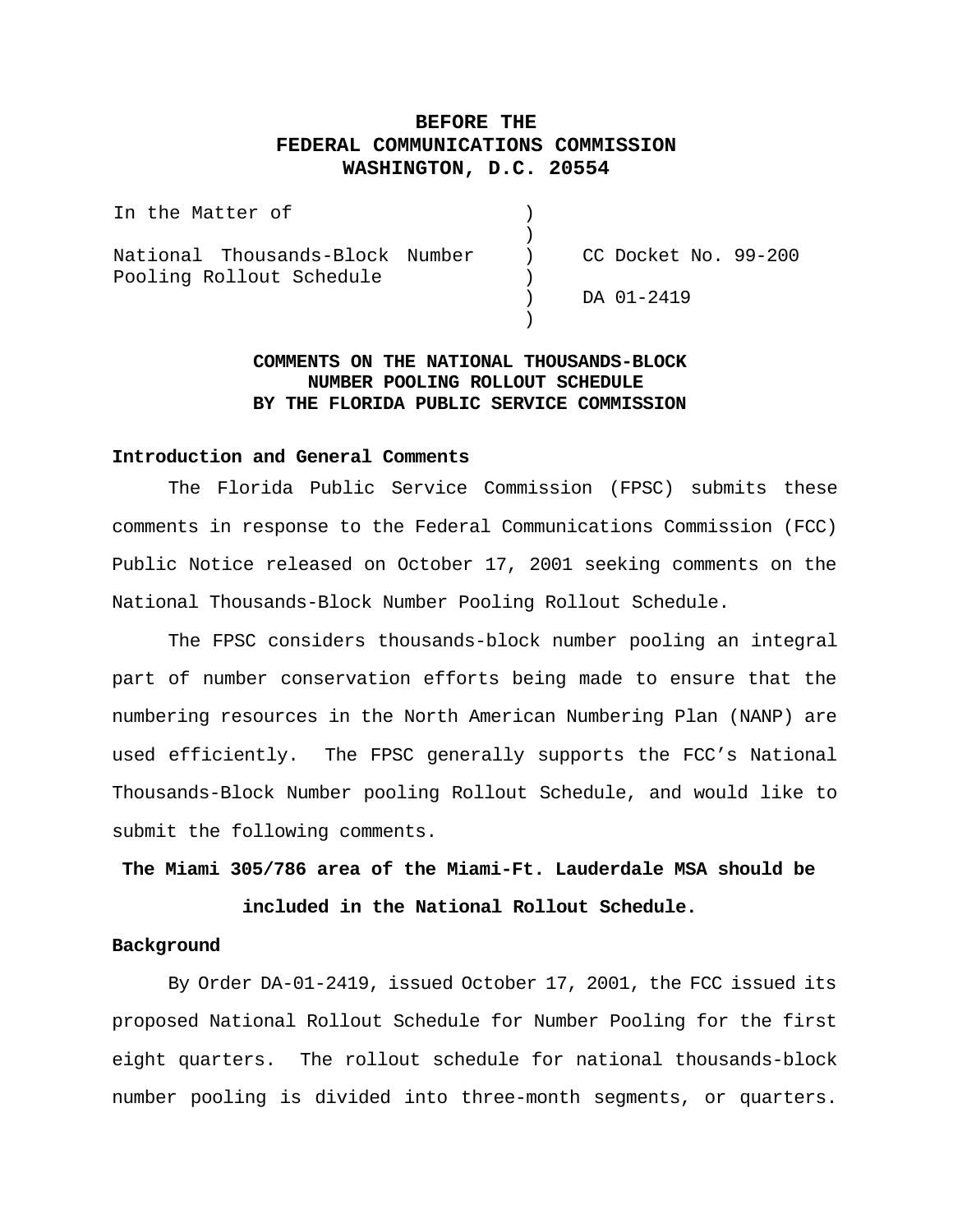Starting in March 2002, number pools will be established in approximately 21 numbering plan areas (NPAs) each quarter, with an initial concentration on NPAs in the top 100 MSAs, and a special focus on jeopardy NPAs that are within the largest 100 MSAs. Pooling trials that have commenced before March 2002 will be transitioned into the national pooling administration program prior to the national pooling rollout.

The following Florida Metropolitan Statistical Areas (MSAs) and Numbering Plan Areas (NPAs) are included in the national rollout tentative schedule:

|         | Area Code Placement MSA           |                                                                     |
|---------|-----------------------------------|---------------------------------------------------------------------|
| 407/321 | 1 <sup>st</sup> Quarter Orlando   |                                                                     |
| 941     |                                   | 2 <sup>nd</sup> Quarter Sarasota-Bradenton                          |
| 727     |                                   | 3rd Ouarter Tampa-St. Petersburg-Clearwater                         |
| 352     |                                   | 4 <sup>th</sup> Quarter Tampa-St. Petersburg-Clearwater             |
| 813     |                                   | 5 <sup>th</sup> Quarter Tampa-St. Petersburg-Clearwater (mandatory) |
| 863     |                                   | 7 <sup>th</sup> Ouarter Lakeland-Winter Haven                       |
| 850     | 7 <sup>th</sup> Quarter Pensacola |                                                                     |

Although the Miami-Ft. Lauderdale MSA is the twelfth largest MSA in the country according to the 2000 Census<sup>1</sup>, the 305/786 NPAs in the Miami-Dade area are not included on the tentative National Thousands-Block Number Pooling Rollout Schedule. This may be just an oversight caused by the fact that there is presently a state voluntary pooling trial in the 305 NPA. We emphasize that this voluntary trial is taking place only in the Keys area. A state pooling trial was also

 $1$  Census 2000 PHC-T-3, Table 3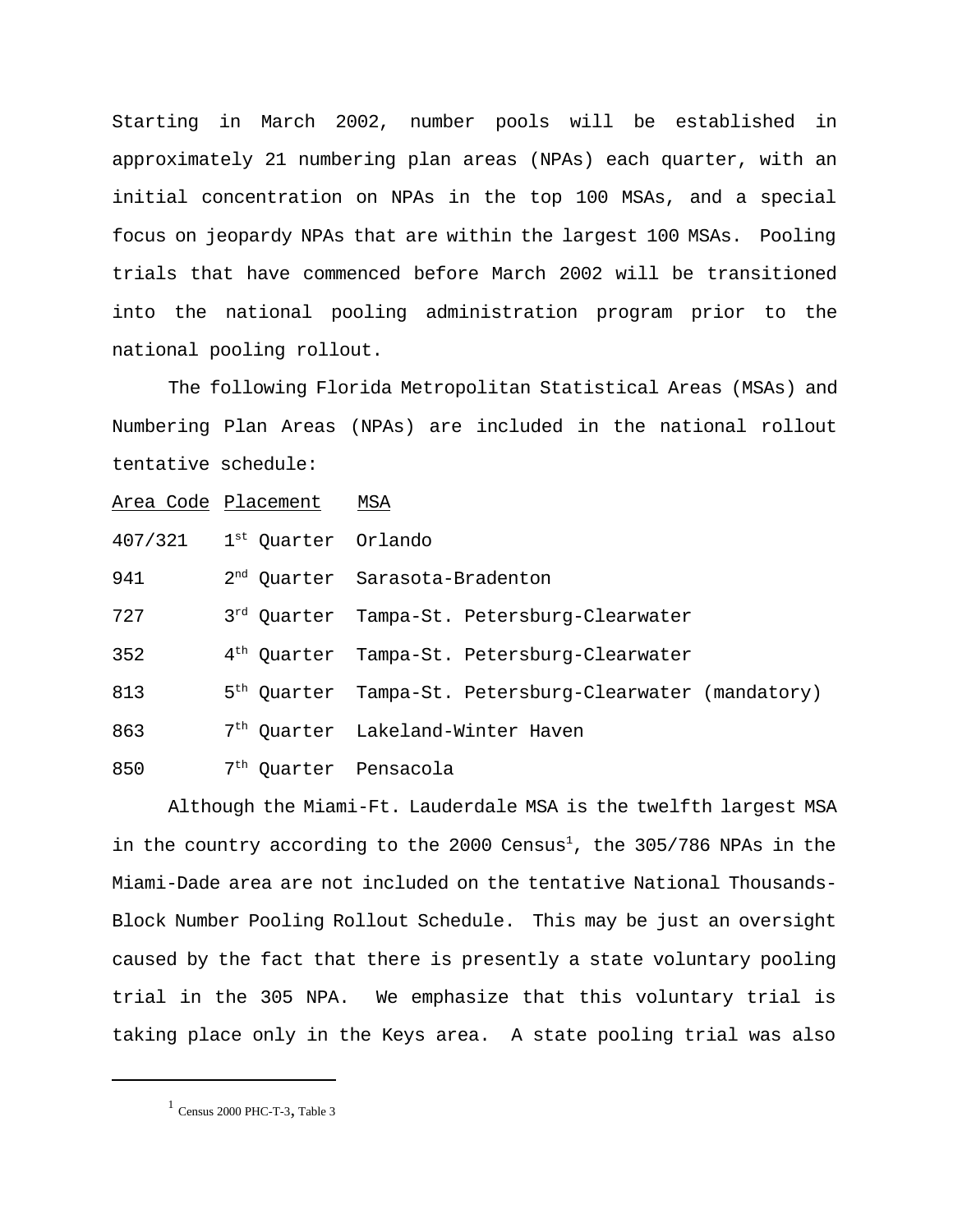implemented in the Ft. Lauderdale 954 NPA on January 22, 2001. The Miami area 305/786 NPAs are not, however, presently being pooled, nor are they scheduled to be pooled.

According to the 2000 Census<sup>2</sup>, the Miami-Dade area, which includes the 305/786 NPAs, has a population of 2,253,362 people. The FPSC believes it is crucial to include the Miami 305/786 NPAs in the National Thousands-Block Number Pooling Rollout Schedule to fulfill the number conservation goals of the State of Florida.

As required to substitute an alternative NPA<sup>3</sup>, the  $305/786$  NPAs in the Miami-Ft. Lauderdale MSA have a life span of at least one year (estimated exhaustion date-fourth quarter 2006), and are located within one of the top 100 MSAs (Miami-Ft. Lauderdale MSA is the twelfth largest).

Therefore, the FPSC respectfully requests that the 305/786 NPAs located in the Miami-Ft. Lauderdale MSA be included in the National Rollout Schedule. To accomplish this, the FPSC recommends that the Miami 305/786 NPAs be substituted for the Sarasota-Bradenton 941 NPA placement in the second quarter of the national rollout.

By Order No. DA 01-2479, released October 24, 2001, the FPSC received authority from the FCC to implement a state number pooling trial in the 941 NPA provided the pooling trial is initiated prior to the commencement of national pooling. Implementing the 941 NPA state pooling trial will allow for the placement of the Miami 305/786 NPAs in the second quarter of the national pooling rollout.

 $2$  Census 2000 PHC-T-3, Table 1

<sup>3</sup> DA 01-2419, page 2, ¶2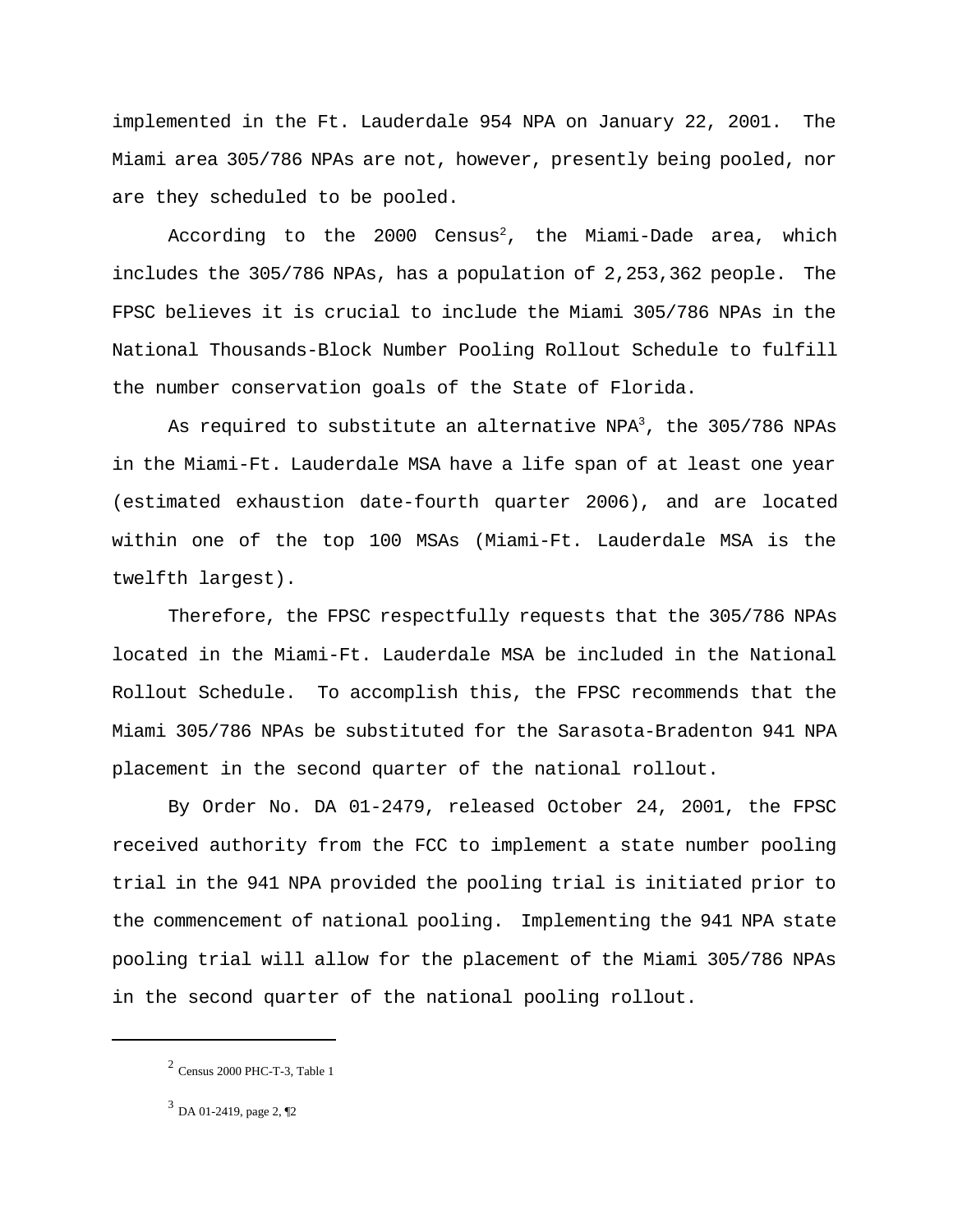In conclusion, the FPSC respectfully requests that the 305/786 NPAs in the Miami-Ft. Lauderdale MSA be substituted for the 941 NPA in the Sarasota-Bradenton MSA for the second quarter of national pooling with all other Florida placements within the National Rollout schedule remaining the same.

Respectfully submitted,

/ s /

CYNTHIA B. MILLER Bureau of Intergovernmental Liaison (850) 413-6082

\_\_\_\_\_\_\_\_\_\_\_\_\_\_\_\_\_\_\_\_\_\_\_\_\_\_\_\_\_\_\_

\_\_\_\_\_\_\_\_\_\_\_\_\_\_\_\_\_\_\_\_\_\_\_\_\_\_\_\_\_\_\_

 $/$  s  $/$ 

HAROLD A. McLEAN General Counsel (850) 413-7286

FLORIDA PUBLIC SERVICE COMMISSION 2540 Shumard Oak Boulevard Tallahassee, Florida 32399-0850

DATED: November 6, 2001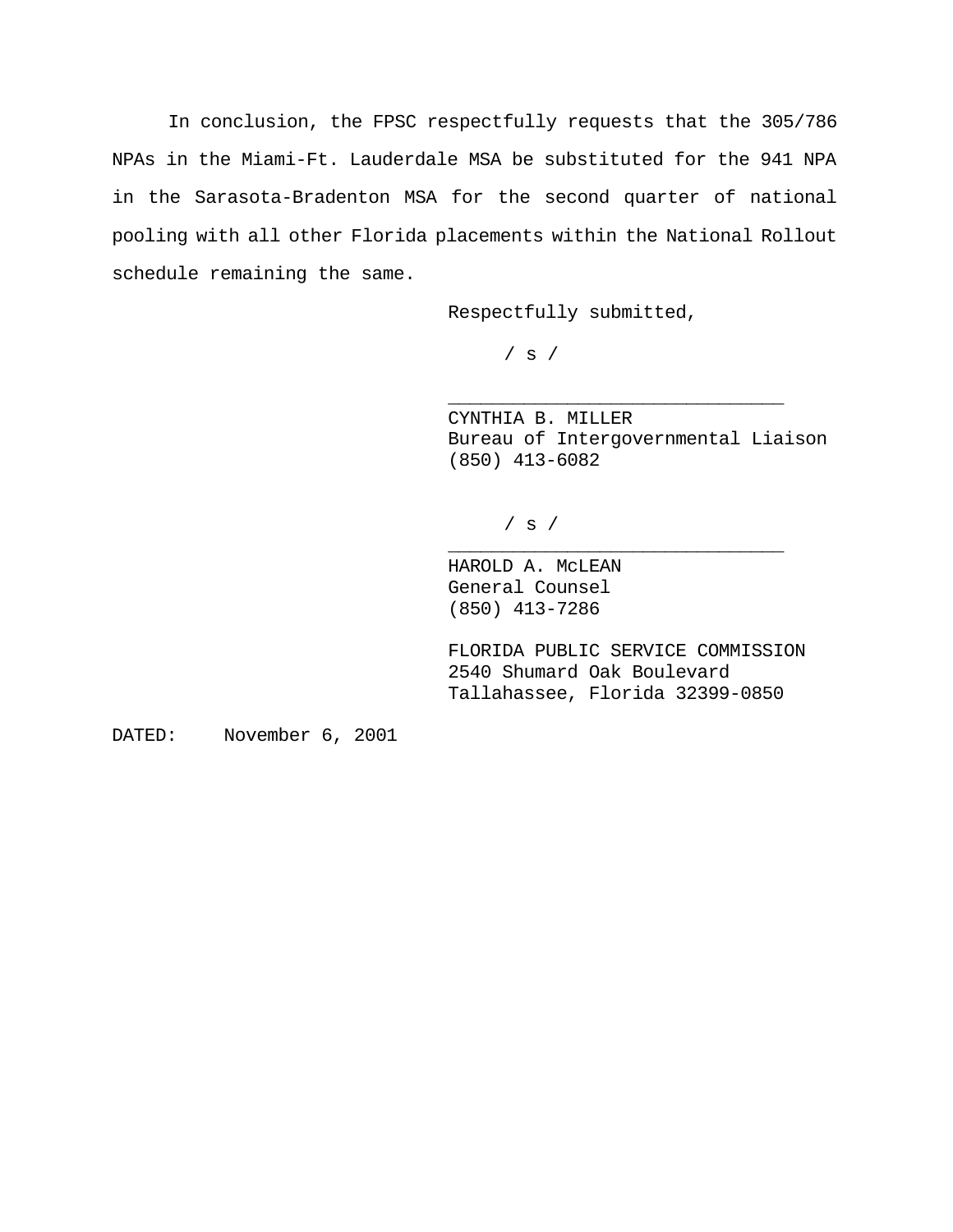### **CERTIFICATE OF SERVICE**

I hereby certify that a true and correct copy of the foregoing comments will be mailed to the persons on the attached list.

> CYNTHIA B. MILLER Bureau of Intergovernmental Liaison (850) 413-6082

\_\_\_\_\_\_\_\_\_\_\_\_\_\_\_\_\_\_\_\_\_\_\_\_\_\_\_\_\_\_\_

FLORIDA PUBLIC SERVICE COMMISSION 2540 Shumard Oak Boulevard Tallahassee, Florida 32399-0850

DATED: November 6, 2001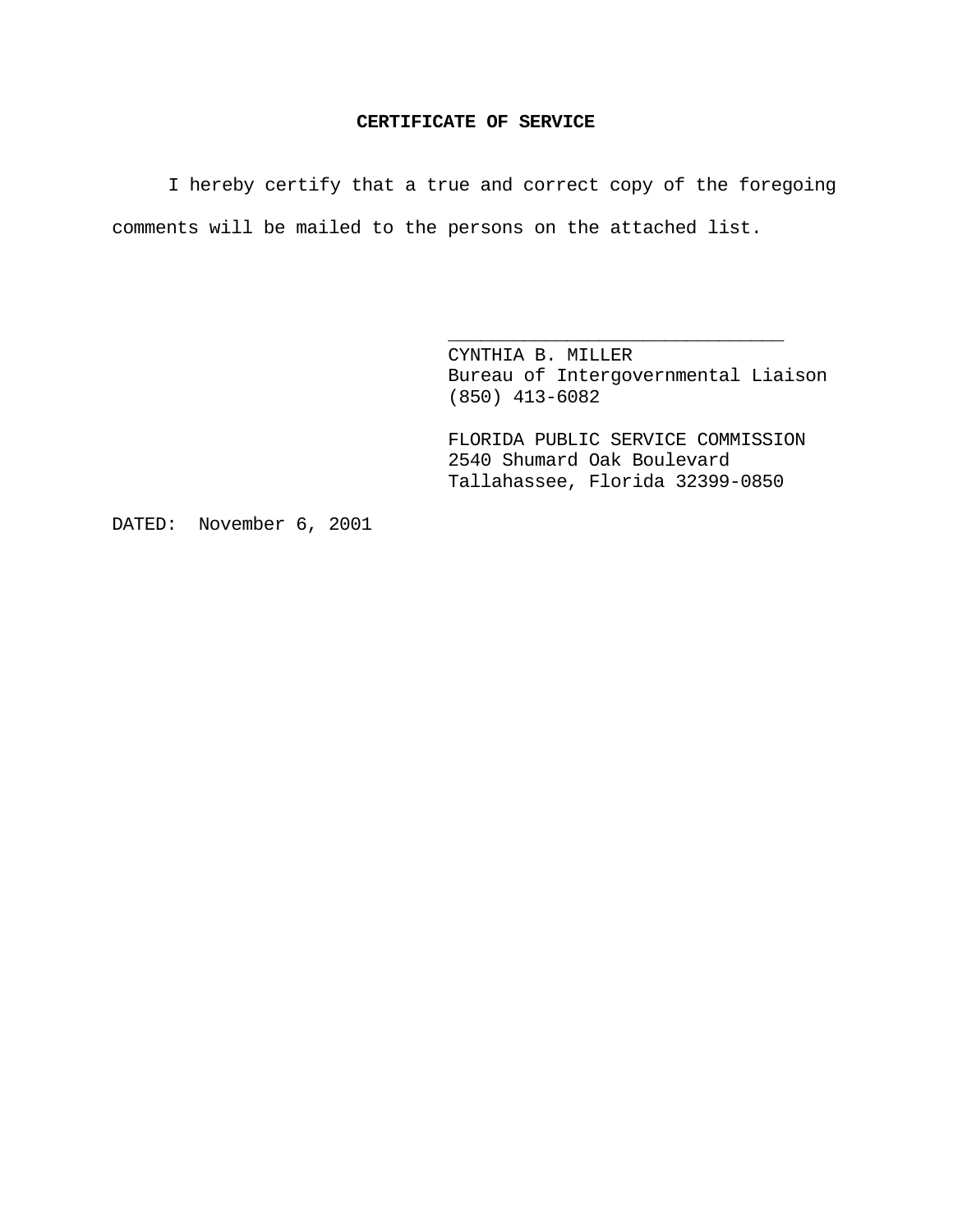The Honorable Michael Powell Chairman Federal Communications Commission 445 Twelfth Street, SW Washington, D.C. 20554

The Honorable Kathleen Q. Abernathy, Commissioner Federal Communications Commission 445 12th, SW - 8th Floor Washington, DC 20554

The Honorable Kevin J. Martin, Commissioner Federal Communications Commission 445 Twelfth Street, SW - 8th Floor Washington, DC 20554

Brad Ramsay National Association of Regulatory Utility Commissioners 1101 Vermont Avenue NW, Suite 200 Washington, DC 20005

Dorothy Atwood Common Carrier Bureau Federal Communications Commission 445 12th Street, SW Washington, DC 20554

Blaise Scinto Wireless Telecommunications Bureau Federal Communications Commission 445 12th Street, SW Washington, DC 20554

Alabama Public Service Commission Post Office Box 304260 Montgomery, Alabama 36130-4260

Virginia J. Taylor California Department of Consumer Affairs 400 R Street, Suite 3090 Sacramento, California 96814-6200

Mary Adu California Public Utilities Commission 505 Van Ness Avenue San Francisco, California 94102

Peter Arth, Jr., Ellen S. LeVine California Public Utilities Commission 505 Van Ness Avenue San Francisco, California 94102

The Honorable Gloria Tristani Commissioner Federal Communications Commission 445 Twelfth Street, SW Washington, D.C. 20554

The Honorable Michael J. Copps, Commissioner Federal Communications Commission 445 Twelfth Street, SW - 8th Floor Washington, DC 20554

International Transcription Services, Inc. 445 - 12th Street SW, Suite CY B400 Washington, DC 20554

Diane G. Harmon, Chief Network Services Division Federal Communications Commission 445 12th Street SW Washington, DC 20554

Carol Mattey, Deputy Chief Common Carrier Bureau Federal Communications Commission 445 12th Street, SW Washington, DC 20554

Gregory Cooke Network Services Division Federal Communications Commission 445 12th Street, SW Washington, DC 20554

Sam Loudenslager Arkansas Public Service Commission Post Office Box C-400 Little Rock, Arkansas 72203

Richard A. Elbrecht California Department of Consumer Affairs 400 R Street, Suite 3090 Sacramento, California 96814-6200

Helen M. Mickiewicz Senior Staff Attorney California Public Utilities Commission 505 Van Ness Avenue San Francisco, California 94102-3298

Marlene L. Johnson, Chairperson District of Columbia Public Service Commission 717 14th Street, NW Washington, DC 20005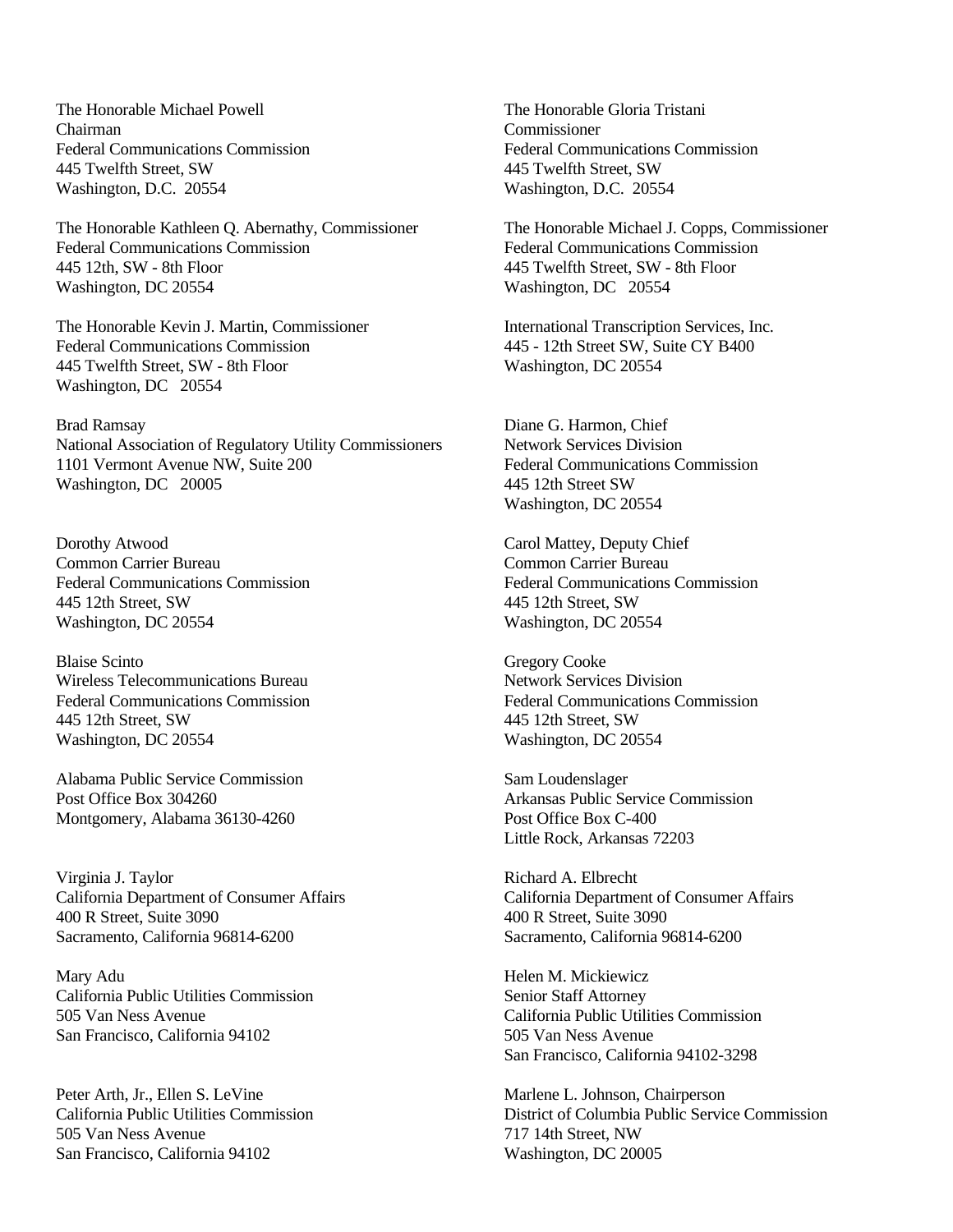Georgia Public Service Commission 244 Washington Street, SW Atlanta, Georgia 30334-5701

Sarah A. Naumer Illinois Commerce Commission State of Illinois Building 160 N LaSalle - Suite C-800 Chicago, Illinois 60601

Sandy Ibaugh Indiana Utility Regulatory Commission 901 State Office Building Indianapolis, Indiana 46204

Mary Street Iowa Utilities Board Lucas Building, 5th Floor Des Moines, Iowa 50316

Glen F. Ivey, Chairman Maryland Public Service Commission 6 St. Paul Street, 16th Floor Baltimore, Maryland 21202-6806

Janet G. Besser, James Connelly W. Robert Keating Massachusetts Dept of Telecommunications & Energy 1 South Sta, Suite 2 Boston, Massachusetts 02110-2212

Ann Seha, Manager, Public Utilities Division Minnesota Public Utilities Commission 121 7th Place East St. Paul, Minnesota 55101

Dana K. Joyce General Counsel Missouri Public Service Commission Post Office Box 360 Jefferson City, Missouri 65102

Deonne Brunning Nebraska Public Service Commission l200 N Street Lincoln, Nebraska 68508

Lawrence G. Malone, General Counsel New York Department of Public Service Three Empire State Plaza Albany, New York 12223-1350

Marsha H. Smith Idaho Public Utilities Commission Statehouse Boise, Idaho 83720

Harold L. Stoller, Richard S. Wolters Special Assistants Attorney General Illinois Commerce Commission 527 East Capitol Avenue Springfield, Illinois 62792-9280

Diane Munns Iowa Utilities Board 350 Maple Street Des Moines, Iowa 50319

Joel B. Shifman Maine Public Utility Commission State House Station 18 Augusta, Maine 04865

Karlen J. Reed Commonwealth of Massachusetts Office of Consumer Affairs and Business Regulation 1 South Sta, Suite 2 Boston, Massachusetts 02110-2212

Ronald Choura Michigan Public Service Commission 6545 Mercantile Way Lansing, Michigan 48910

Marc D. Poston Missouri Public Service Commission Post Office Box 360 Jefferson City, Missouri 65102

Robin McHugh Montana Public Service Commission Post Office Box 202601 Helena, Montana 59620-2601

Keikki Leesment New Jersey Board of Public Utilities 2 Gateway Center Newark, New Jersey 07102

Maureen O. Helmer, General Counsel New York State Department of Public Service 3 Empire State Plaza Albany, New York 12223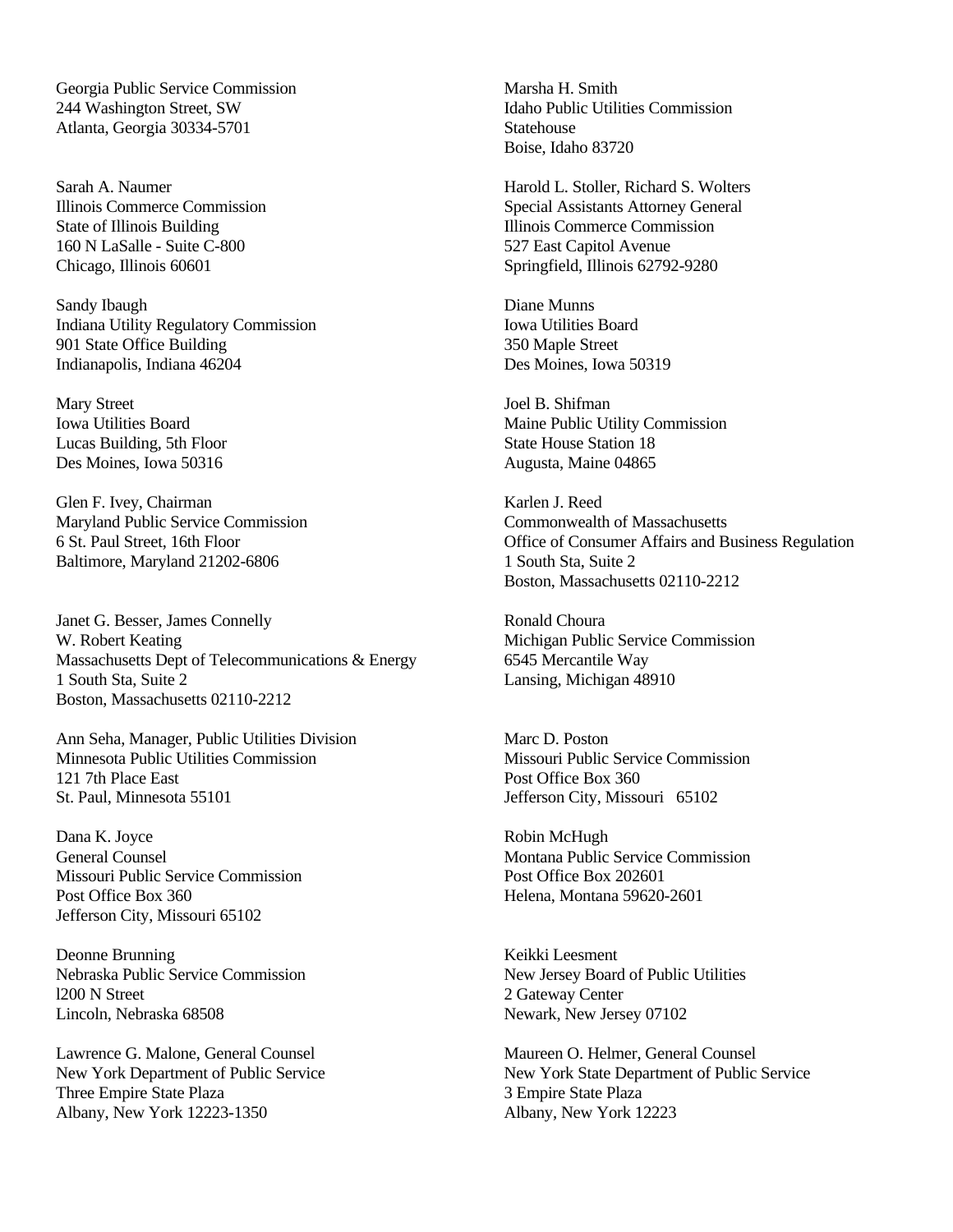Ann E. Henekener Assistant Attorney General Public Utilities Section 180 East Broad Street Columbus, Ohio 43266-0573

Edward Morrison Oregon Public Utilities Commission Labor and Industries Building, Room 330 Salem, Oregon 97310

James Lanni Rhode Island Division of Public Utilities 100 Orange Street Providence, Rhode Island 02903

Richard A. Muscat, Assistant Attorney General Consumer Protection Division Public Agency Representation Section Post Office Box 12548, Capitol Station Austin, Texas 78711-2548

Glenn Blackmon Washington Utilities and Transportation Commission Post Office Box 47250 Olympia, Washington 98504-7250

Charles J. Beck, Deputy Public Counsel Office of the Public Counsel 111 West Madison Street 812 Claude Pepper Building Tallahassee, Florida 32399-1400

Bill Allen Bell Atlantic Telephone Corporation 158 State Street Albany, New York 12207

Mary Liz Hepburn Bell Atlantic Telephone Corp. 1300 I Street, NW Washington, DC 20005

Ronald J. Binz, Co-Chair North American Numbering Council Competition Policy Institute 3773 Cherry Creek, North Drive, Suite 1050 Denver, Colorado 80209

Maribeth D. Swapp, Deputy General Counsel Oklahoma Corporation Commission 400 Jim Thorpe Building Oklahoma City, Oklahoma 73105

Bohdan R. Pankio, Chief Counsel Frank B. Wilmarth, Deputy Chief Counsel Pennsylvania Public Utility Comm. Post Office Box 3265 Harrisburg, Pennsylvania 17105-3265 Pennsylvania Office of Consumer Advocate 555 Walnut Street, Forum Place, 5<sup>th</sup> Floor Harrisburg, Pennsylvania 67101-1923

Richard Collier, Chief Counsel Tennessee Regulatory Authority 460 James Robertson Parkway Nashville, Tennessee 37243-0505

Charles F. Larken Vermont Department of Public Service 120 State Street Montpelier, Vermont 05602

Gary Evenson Wisconsin Public Service Commission Post Office Box 7854 Madison, Wisconsin 53707

Richard Nelson Marion County Board of County Commissioners 2631 SE Third Street Ocala, Florida 34471-9101

John M. Goodman Bell Atlantic Telephone Corp. 1300 I Street, NW Washington, DC 20005

Alan Hasselwander, Chairman North American Numbering Council Frontier 4140 Clover Street Honeoye Falls, New York 1472-9323

William P. Hunt, III Regulatory Counsel Level 3 Communications, Inc. 1450 Infinite Drive Louisville, Colorado 80027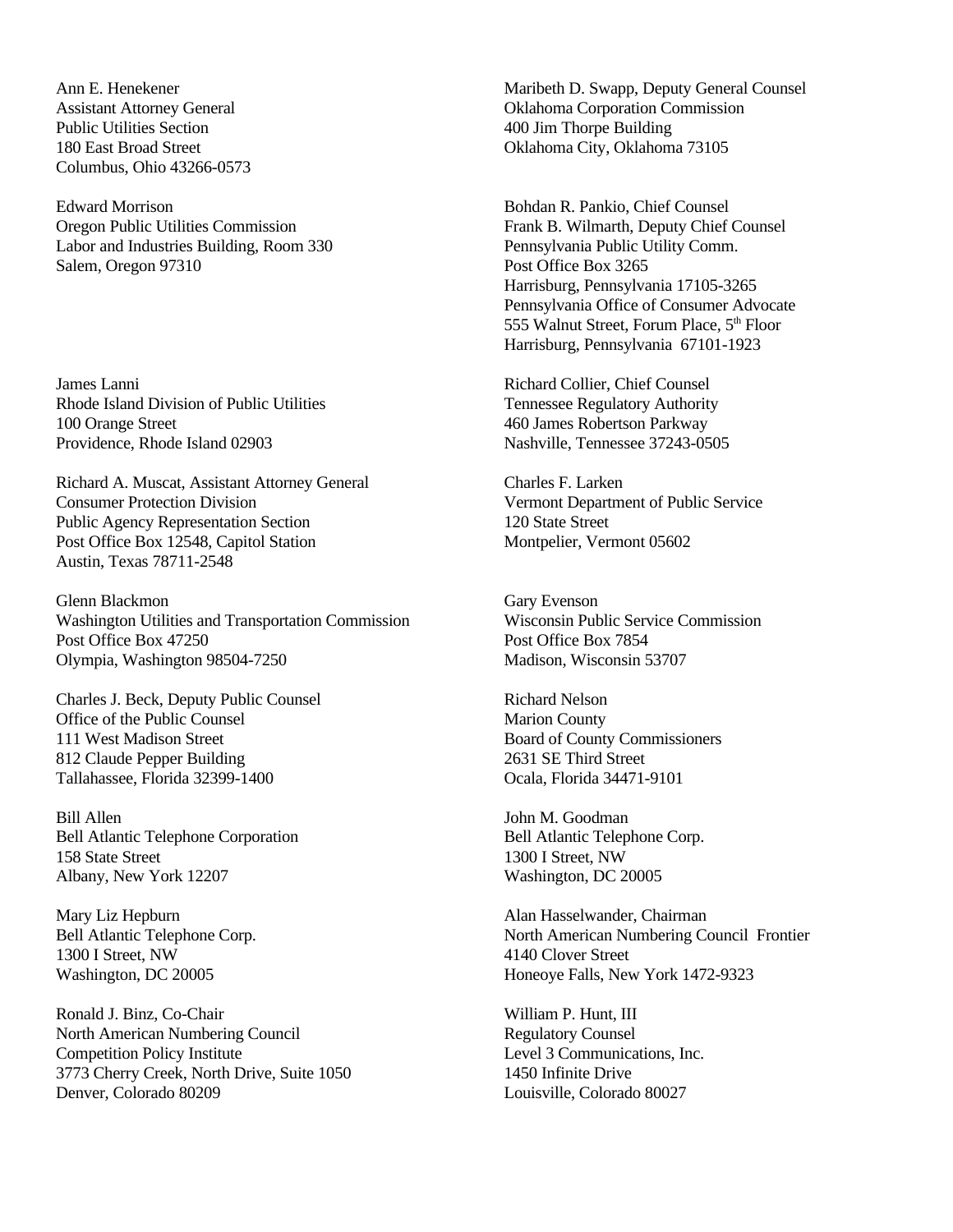Richard M. Rindler James N. Moskowitz Swidler Berlin Shereff Friedman, LLP 3000 K Street, NW, Suite 300 Washington, DC 20007

John S. di Bene SBC Communications, Inc. One Bell Plaza, Room 3022 Dallas, Texas 75202

Jere W. Glover, Barry Pineles Office of Advocacy United States Small Business Adminsitration 409 Third Street SW, Suite 7800 Washington, DC 20416

Kathryn Marie Krause, Dan L. Poole US West, Inc. 1020 19th Street, NW, Suite 700 Washington, DC 20036

David L. Kahn Bellatrix International 4055 Wilshire Boulevard, Suite 415 Los Angeles, California 90010

L. Marie Guillory National Telephone Cooperative Association 4121 Wilson Boulevard, Tenth Floor Arlington, VA 22203-1801

James R. Hobson National Emergency Number Association c/o Donelan, Cleary, Wood & Maser 1100 New York Avenue, Suite 750 Washington, DC 20005-3934

Carl W. Northrop, E. Ashton Johnston Arch Communications Group - Airtouch Paging 1299 Pennsylvania Avenue, NW, 10th Floor Washington, DC 20004-2400

Ameritech 2000 W Ameritech Center Drive, Rm 4H86 Hoffman Estates, Illinois 60196-1025

Robert M. Lynch, Roger K. Toppins SBC Communications, Inc. One Bell Plaza, Room 3022 Dallas, Texas 75202

M. Robert Sutherland Theodore R. Kingsley BellSouth Corporation 1155 Peachtree Street, NE Atlanta, Georgia 30309

Mark L. Evans, Sean A. Lev Kellogg, Huber, Hansen, Todd & Evans, PLLC 1301 K Street, NW Suite 1000 West Washington, DC 20005

Jeffrey S. Bork US West, Inc. 1020 19th Street, NW, Suite 700 Washington, DC 20036

Thomas E. Taylor, Christopher J. Wilson Cincinnati Bell Telephone Co. c/o Frost & Jacobs 2500 PNC Center, 201 E. Fifth Street Cincinnati, Ohio 45202

Robert M. Gurss Association of Public-Safety Communications Officials International, Inc. 1666 K Street, NW, Suite 1100 Washington, DC 20006

Charles H. Helein America's Carriers Telecommunications Association c/o Helein & Associates, P.C. 8180 Greensboro Drive, Suite 700 McLean, Virginia 22102

Charles H. Hunter, Kevin S. DiLallo Telecommunicaions Resellers Association c/o Hunter & Mow, PC 1620 I Street, NW, Suite 701 Washington, DC 20006

Mark Stachiw Arch Communications Group - Airtouch Paging Three Forest Plaza 12221 Merit Drive, Suite 800 Dallas, Texas 75251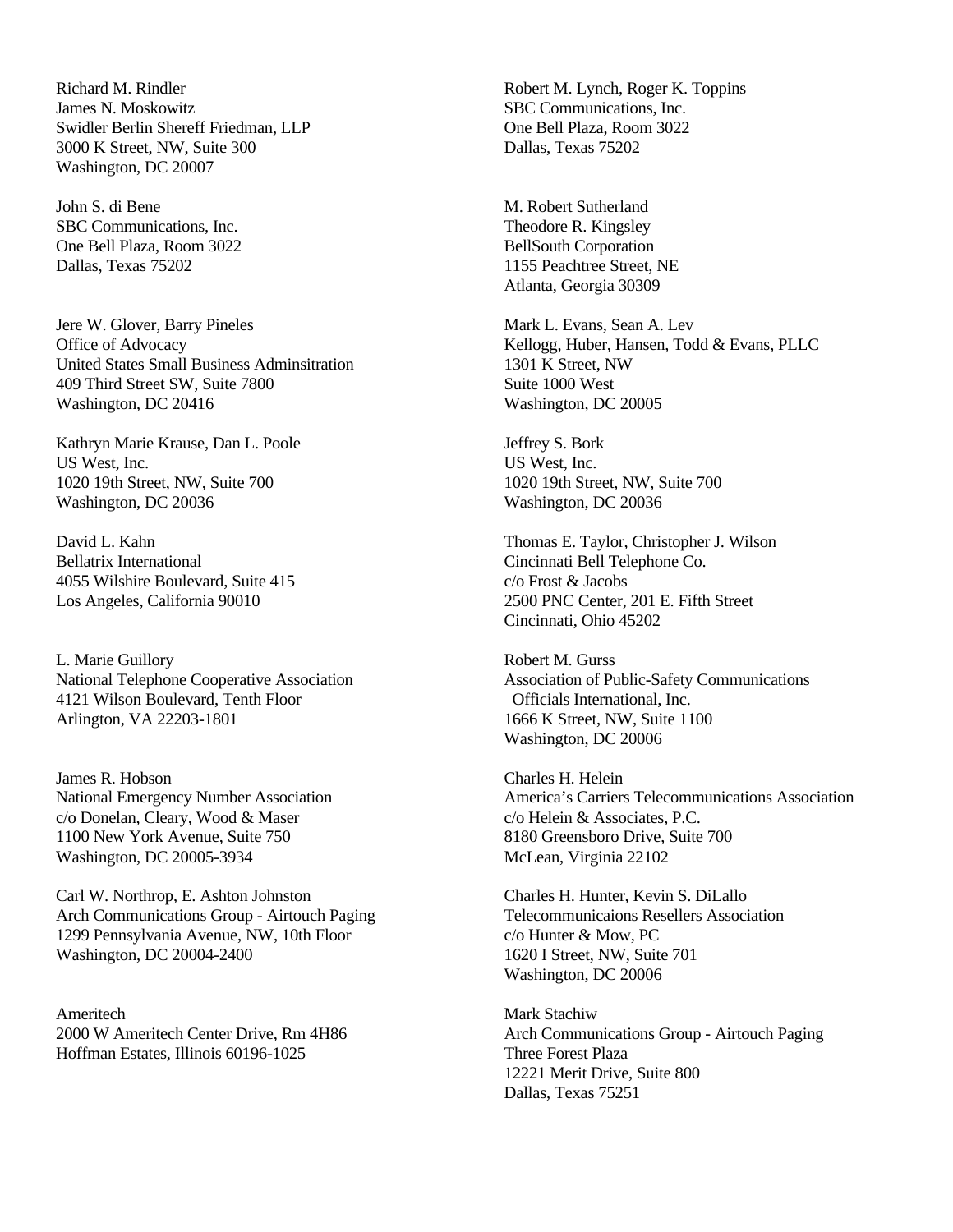Chuck Goldfarb WORLDCOM 1133 19<sup>th</sup> Street NW Washington DC 20036

Michael Altschul, Randall S. Coleman Brenda K. Pennington Cellular Telecommunications Industry Association 1250 Connecticut Avenue, SW, Suite 200 Washington, DC 20036

Deborah Haraldson NYNEX Corporation 1095 Avenue of the Americas New York, New York 10036

Jeffrey Sinsheimer, Jerry Yanowitz California Cable Television Assoc. 4341 Piedmont Avenue Oakland, California 94611

David J. Gudino GTE Service Corporation 1850 M Street, NW Suite 1200 Washington, DC 20036

Jeffrey S. Linder GTE Service Corporation c/o Wiley, Rein & Fielding 1776 K Street, NW, Suite 1100 Washington, DC 20006

Nancy C. Woolf Pacific Bell 140 New Montgomery Street, Room 1522A San Francisco, California 94105

Lisa M. Zaina, General Counsel **OPASTCO** 21 DuPont Circle, NW, Suite 700 Washington, DC 20039

Clifford K. Williams AT&T Corp. 295 North Maple Avenue, Room 3244J1 Basking Ridge, New Jersey 07920

Richard S. Whitt, Anne F. La Lena WORLDCOM, Inc. 1120 Connecticut Avenue, NW Suite 400 Washington, DC 20036

Mary McDermott, Linda Kent United States Telephone Association 1401 H Street, NW Suite 600 Washington, DC 20005

Alan J. Gardner, Jennifer A. Johns California Cable Television Assoc. 4341 Piedmont Avenue Oakland, California 94611

John T. Scott, III Bell Atlantic NYNEX Mobile, Inc. c/o Crowell & Morning 1001 Pennsylvania Avenue, NW Washington, DC 20005-2595

Andrew D. Lipman, Mark Sievers MFS Communications Company, Inc. c/o Swidler & Berlin, Chartered 3000 K. Street, NW, Suite 300 Washington, DC 20007

Jay C. Keithley Sprint Corporation 1850 M Street, NW, 11th Floor Washington, DC 20036-5807

Time Warner Comm. Holdings Inc. Three Lafayette Centre 1155 21st Street, NW Washington, DC 20036

Mark C. Roseblum, Roy E. Hoffinger AT&T Corp. 295 North Maple Avenue, Room 3244J1 Basking Ridge, New Jersey 07920

J. Manning Lee Vice President, Regulatory Affairs Teleport Communications Group, Inc. Two Teleport Drive, Suite 300 Staten Island, New York 10311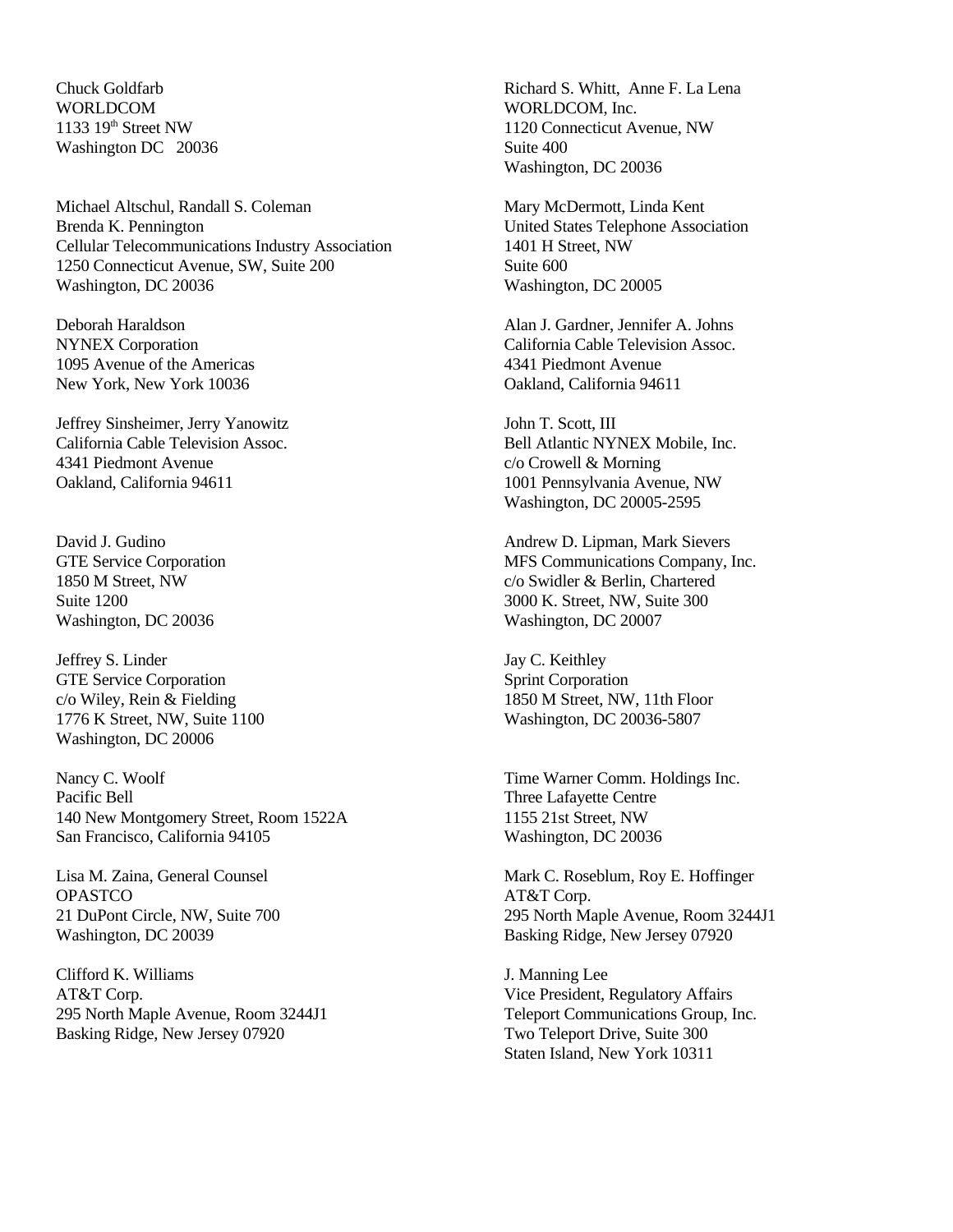Loretta J. Garcia Donald J. Elardo MCI Telecommunications Corp. 1801 Pennsylvania Avenue, NW Washington, DC 20006

Danny E. Adams, Steven A. Augustino The Competitive Telecommunications Association c/o Kelley Drye & Warren 1200 19th Street, NW, Suite 500 Washington, DC 20036

Robert Mitchell U.S. Intelco Networks, Inc. P. O. Box 2909 Olympia, Washington 98507

Paul Glist, John C. Dodge, Christopher W. Savage Jones Intercable c/o Cole, Raywid & Braverman 1919 Pennsylvania Avenue, NW, Suite 200 Washington, DC 20006

Jeffrey S. Linger Personal Communications Library Association c/o Wiley, Rein & Fielding 1776 K Street, NW Washington, DC 20006

Gene P. Belardi, Vice President MobileMedia Communications, Inc. 1800 E County Line Rd, #300 Ridgeland, MS 39157-1916

NASUCA j Pennsylvania Office of Consumer Advocate Philip F. McClelland 555 Walnut St. 5th Floor, Forum Place Harrisburg, PA 17101-1923

Richard McKenna GTE Service Corporation P. O. Box 152092 Irving, Texas 75015-2092

Donna M. Roberts MCI Telecommunications Corp. 1801 Pennsylvania Avenue, NW Washington, DC 20006

William R. Maurer Perkins Coie LLP One Bellevue Center, Suite 1800 411 - 108th Avenue, NE Bellevue, Washington 98004

Robert C. Schoonmaker Vice President Teleport Communications Group, Inc. GVNW La Montana Way Colorado Springs, Colorado 80918

Richard A. Askoff National Exchange Carrier Association 100 South Jefferson Road Whippany, New Jersey 07981

Mark J. O'Connor Omnipoint & Marbury, LLP 1200 19th Street, NW Washington, DC 20036

Mary W. Marks Southwestern Bell Telephone Co. One Bell Center Room 3558 St. Louis, Missouri 63101

Donna N. Lampert, Charon J. Harris California Cable Television Assoc. c/o Mintz, Levin, Cohn, Ferris, Glovsky & Popeo, P.C. 701 Pennsylvania Avenue, NW, Suite 900 Washington, DC 20004

Daniel L. Brenner National Cable Television Assoc. 1724 Massachusetts Avenue, NW Washington, DC 20036

Richard M. Rindler, Morton J. Posner Russell M. Blau, Eric J. Branfman Swidler & Berlin, Chartered 3000 K Street NW, Suite 300 Washington, DC 20007

Gail L. Polivy GTE Service Corporation 1850 M Street, NW Washington, DC 20036

Karen Potkul NEXTLINK California L.L.C. 1924 Deere Avenue Santa Ana, California 72705

Sandra K. Williams Sprint Corporation P. O. Box 11315 Kansas City, Missouri 64112